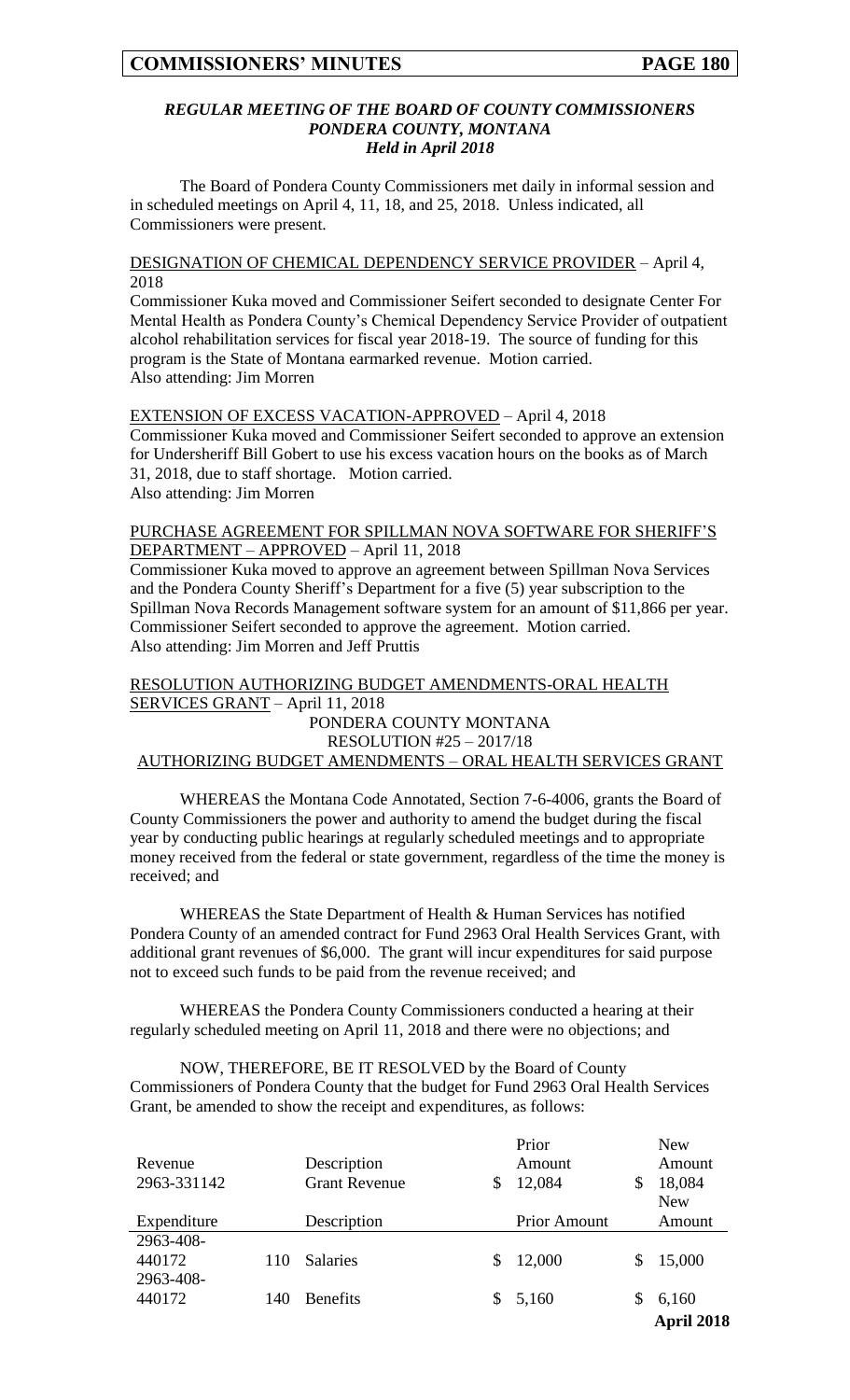2963-408-

440172 210 Supplies \$ 2,166 \$ 4,166

Adopted this  $11<sup>th</sup>$  day of April, 2018, as moved by Commissioner Kuka, seconded by Commissioner Seifert, and passed on a 3-0 vote of the board. Effective on passage and approval.

BOARD OF COMMISSIONERS Pondera County, Montana

\_\_Absent\_\_\_\_\_\_\_\_\_\_\_\_\_\_\_\_ \_\_*/s/ Dale J Seifert*\_\_\_\_\_\_\_\_\_\_\_ Janice Hoppes, Chair Dale J Seifert, Member

ATTEST:  $\frac{1}{s}$  /s/ Thomas A Kuka Thomas A. Kuka, Member

\_\_*/s/ Kody L Farkell* \_\_\_\_\_\_\_\_\_\_\_\_ Kody L Farkell, Clerk and Recorder

RESOLUTION ADOPTING HANDBOOK OF PERSONNEL POLICIES AND PROCEDURES – April 11, 2018 PONDERA COUNTY, MONTANA RESOLUTION #26 – 2017/18 ADOPTING THIS HANDBOOK OF PERSONNEL POLICIES AND PROCEDURES,

# SUPERSEDING ALL OTHER PERSONNEL POLICIES AND PROCEDURES

WHEREAS, the Board of County Commissioners desires to establish uniform policies and procedures for personnel administration;

NOW, THEREFORE, BE IT HEREBY RESOLVED that this Handbook of Personnel Policies and Procedures be adopted, effective April 11, 2018.

Adopted this  $11<sup>th</sup>$  day of April, 2018 as moved by Commissioner Seifert, seconded by Commissioner Kuka, and passed on a 3-0 vote of the board. Effective on the date set forth above.

BOARD OF COMMISSIONERS Pondera County, Montana

\_\_Absent\_\_\_\_\_\_\_\_\_\_\_\_\_\_\_\_ \_\_*/s/ Dale J Seifert*\_\_\_\_\_\_\_\_\_\_\_ Janice Hoppes, Chair Dale J Seifert, Member

ATTEST: \_\_*/s/ Thomas A Kuka*\_\_\_\_\_\_\_\_\_ Thomas A. Kuka, Member

\_\_*/s/ Kody L Farkell* \_\_\_\_\_\_\_\_\_\_\_\_ Kody L Farkell, Clerk and Recorder

## JOB DESCRIPTIONS APPROVED – April 11, 2018

Commissioner Seifert moved to approve the job descriptions for the Road Department Laborer/Operator and Road Department Mechanic. Commissioner Kuka seconded. Motion carried.

Also attending: Jim Morren and Jeff Pruttis

#### BID ACCEPTED FOR CARPETING THE EXTENSION OFFICE; PURCHASE IN EXCESS OF \$500 APPROVED – April 11, 2018

Commissioner Kuka moved to accept the bid from At Home Flooring in the amount of \$4,623.12 for re-carpeting the Extension office. Approval before purchase is necessary when the expenditure is in excess of \$500. Commissioner Seifert seconded. Motion carried

Also attending: Jim Morren and Jeff Pruttis

RESOLUTION DECLARATION OF EMERGENCY-ADOPTED – April 12, 2018 PONDERA COUNTY MONTANA RESOLUTION #27- 2018/19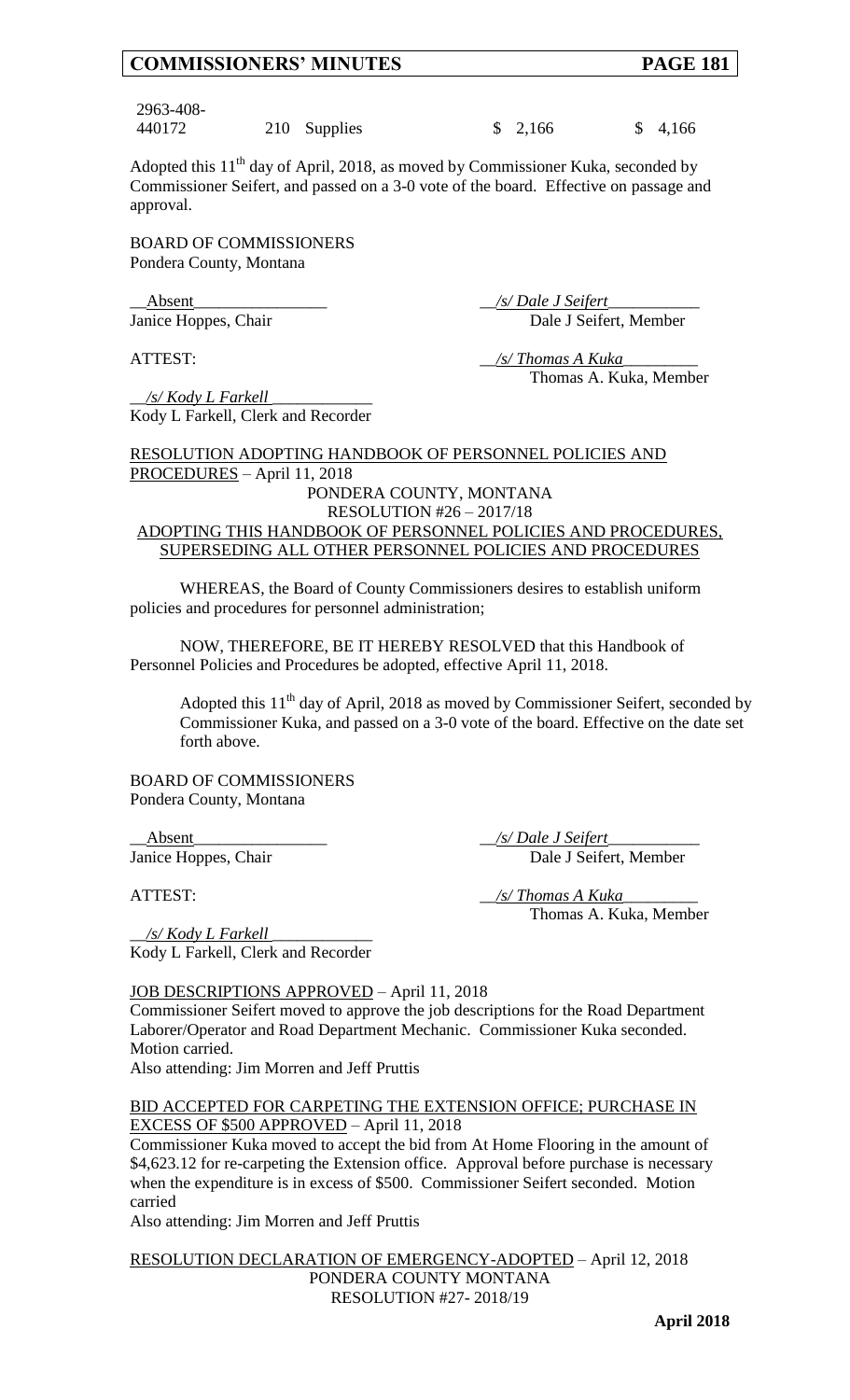#### DECLARATION OF EMERGENCY

WHEREAS**,** due to extreme amounts of snowfall having occurred during the months of January, February and March 2018, and with continuing snowfall and, now, melt, extensive flooding is occurring and has caused and continues to cause severe damage to county roads within Pondera County; and

WHEREAS**,** restoration of these county roads is essential to ensure the health, safety and welfare of residents of the County; and

NOW, THEREFORE, BE IT RESOLVED by the Pondera County Commissioners that an emergency is hereby declared pursuant to Section 10-3-402 MCA, and all provisions of the County Emergency Operations Plan are in effect.

BE IT FURTHER RESOLVED**,** that copies of this resolution be filed with the Pondera County Clerk and Recorder and the Montana Disaster and Emergency Services Division in Helena.

Adopted this  $12<sup>th</sup>$  day of April, 2018 as moved by Commissioner Seifert, seconded by Commissioner Hoppes and passed on a 2-0 vote of the board. Effective on passage and approval.

BOARD OF COMMISSIONERS Pondera County, Montana

\_\_*/s/ Janice Hoppes*\_\_\_\_\_\_\_\_\_\_\_\_\_\_\_ \_\_\_\_(absent)\_\_\_\_\_\_\_\_\_\_\_\_\_\_\_\_\_

Janice Hoppes, Chair Thomas A. Kuka, Member

Attest: \_*/s/ Barbara J Hoggan*\_\_\_\_\_\_ \_\_\_*/s/ Dale H Seifert*\_\_\_\_\_\_\_\_\_\_\_ Kody L. Farkell, Clerk & Recorder Dale J. Seifert, Member By: Barbara J. Hoggan, Deputy

#### ENCROACHMENT AGREEMENT (GERNAAT LAND & LIVESTOCK) APPROVED – April 18, 2018

Commissioner Kuka moved to approve an Encroachment Agreement with Gernaat Land & Livestock for the purpose of installing a culvert on Larkspur Road. Commissioner Seifert seconded. Motion carried.

TASK ORDER CONTRACT FOR EMERGENCY PREPAREDNESS GRANT-APPROVED – April 18, 2018

Commissioner Kuka moved and Commissioner Seifert seconded to approve the fiscal year 2019 Emergency Preparedness Grant contract in the amount of 28,145 for July 1, 2018 through June 30, 2019.

CITIZEN APPOINTMENTS TO COUNTY ADVISORY BOARDS – April 18, 2018 Commissioner Seifert moved to reappoint Mark Gage and John McFarland to the Pondera Regional Port Authority (2022) and also to appoint Cynthia Johnson to complete the term of Shawn Sullivan (2020). Motion carried.

TREASURER'S SECURITIES REPORT – April 25, 2018

The following are the investments as of March 31, 2018

STIP \$4,502,338.05 @ 1.6321018%

|           | STOCKMAN BANK BALANCES \$1,522,694.14 |  |                                    |
|-----------|---------------------------------------|--|------------------------------------|
|           | STOCKMAN BANK – Collateral Report     |  |                                    |
| 3133EFJM0 | \$5,000,000.00                        |  | FFCB 2000900 .93% Matures 04/13/18 |

RBC WEALTH

| 02587DTY4 | 200,000.00 2.100%  | Due $09/26/2018$ (CD)      |
|-----------|--------------------|----------------------------|
| 06740KHN0 | 250,000.00 1.700\% | Due $07/30/2018$ (step up) |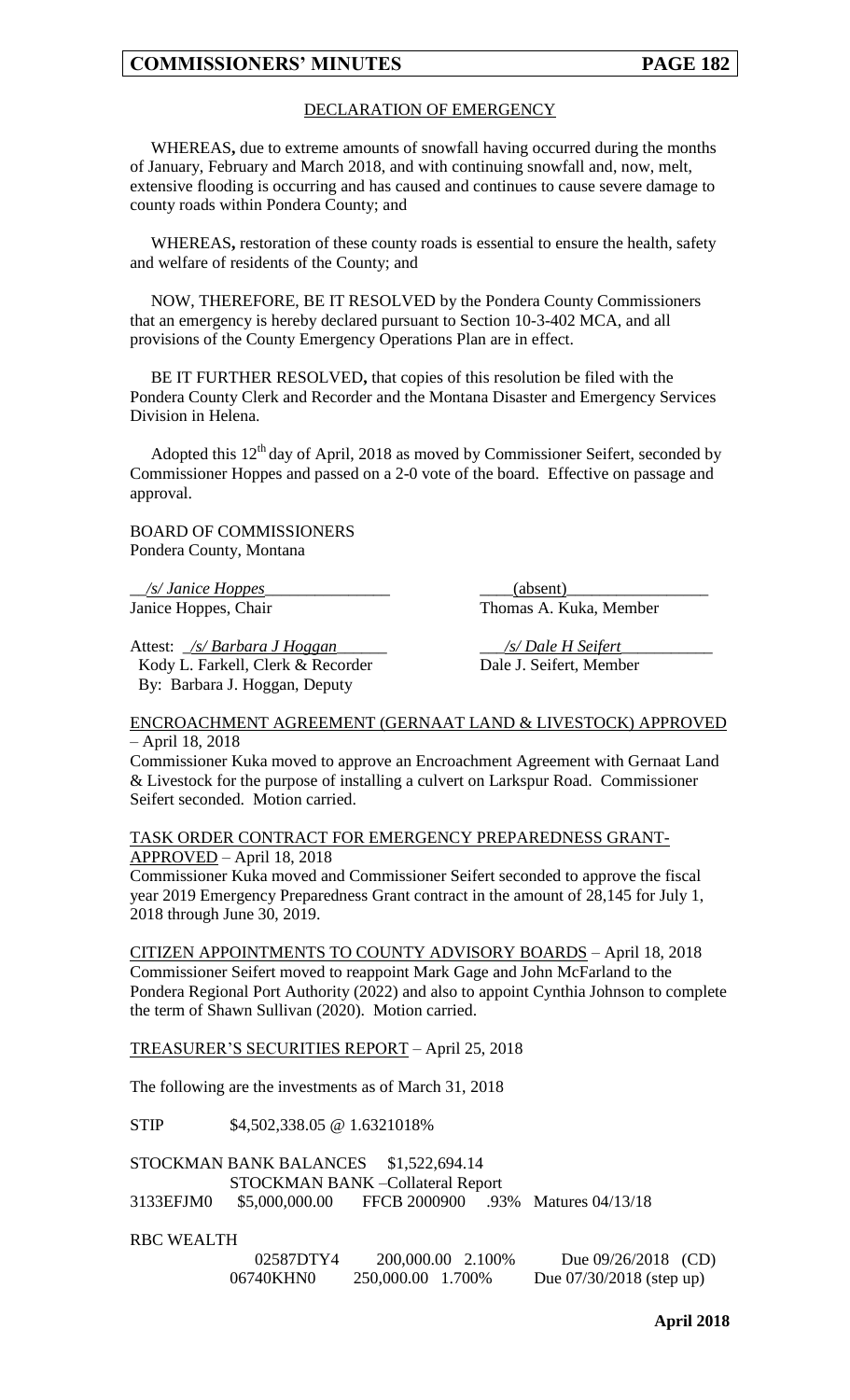#### RAYMOND JAMES

| 02587CFF2 | \$200,000.00 |        | 2.2500% Due 5/24/2021 (CD)               |
|-----------|--------------|--------|------------------------------------------|
| 38147JL42 | \$200,000.00 | 2.05%  | Due $6/25/2019$ (CD)                     |
| 06740KHS9 |              |        | \$250,000.00 2.1000% Due 08/13/2019 (CD) |
| 140420XL9 |              |        | \$245,000.00 2.1500% Due 11/04/2020      |
| 48125YT87 | \$250,000.00 | 1.250% | Due $05/06/2021$ (step)                  |
| 254672T24 | \$250,000.00 | 2.000% | Due 11/23/2021 (CD)                      |

#### INDEPENDENCE BANK

| CDARS 1021053623 02/07/18 1.3706%                |  | \$500,000.00                                   |
|--------------------------------------------------|--|------------------------------------------------|
| CDARS 1020273298 6/7/18 1.04454%                 |  | \$500,000.00                                   |
| CDARS 1020736204 11/1/18 1.29165%                |  | \$3,254,000.00                                 |
| CDARS 1020845178 12/6/18 1.29165% \$1,000,000.00 |  |                                                |
|                                                  |  | CDARS 1020845186 12/6/18 1.29165% \$500,000.00 |
| CDARS 1020490825 8/16/18 1.24227%                |  | \$1,000284.07                                  |
| CDARS 1020845216 12/6/18 1.29165%                |  | \$500,000.00                                   |

Jeanne Moon, Treasurer Pondera County

#### FEASIBILITY STUDY FOR CREATION OF NEW COUNTY (BLACKFEET RESERVATION) – April 25, 2018

House District 15 Representative George Kipp presented a proposal for a feasibility study to determine how Pondera and Glacier Counties could provide services to Heart Butte and Browning or if it would be economically feasible for the Blackfeet Reservation to operate as its own county.

Representative Kipp said the harsh winter conditions this year required additional services and claimed Pondera and Glacier did not help with this need. Kipp contends that if a new county was formed, consisting of the Blackfeet Reservation area in Pondera and Glacier Counties, the Tribe would be able to provide better services than the Counties provide. The feasibility study is proposed to look at the streams of revenue and costs to operate as a separate county. Representative Kipp mentioned the possibility of having the study done by someone from the University of Montana or the College in Browning. The study would require the cooperation of Pondera and Glacier Counties to figure out the number of records that would need to be transferred to the new County and the cost for doing so. Kipp requested Pondera County compile the number of records and the tax revenue from Fee ownership of Reservation land. The creation of a new county would require a petition and vote by all affected counties.

Representative Kipp is still looking at the cost to do a study and will meet with the commissioners again next month with estimated costs.

Also attending: George Kipp, House District 15 Representative; Melinda Kipp; Jim Morren; Brooke Rogers, 9<sup>th</sup> Judicial District Drug Treatment Court; Jeff Pruttis; Mary Ann Ries, County Attorney; Kody Farkell, Clerk & Recorder; and Brooke Holden, Sierra Oehlke, and Karla Breding, First American Title Company

#### BUDGET REQUEST FROM 9TH JUDICIAL DISTRICT DRUG TREATMENT COURT PROGRAM – April 25, 2018

Brooke Rogers, Coordinator for the  $9<sup>th</sup>$  Judicial District Drug Treatment Program, discussed the program and its benefits to participants. Five of the current 15 participants are Pondera County residents. Participants are required to meet with Rogers weekly and with Judge Olson every two weeks. They must maintain sobriety, hold down a job, and complete their GED if necessary. The participants are responsible for \$500 toward the cost of the program. Due to state budget shortfalls, the Drug Treatment Program is short \$20,000 for the upcoming fiscal year. They are asking each participating county to contribute \$5,000 for the upcoming year.

The Commissioners agreed to consider the request as they prepare the budget. Also attending: Jim Morren; Jeff Pruttis; Mary Ann Ries, County Attorney

APPROVE CONTRACT WITH BERN & PUGH FOR SECTION 125 ACCOUNT – April 25, 2018

Commissioner Kuka moved and Commissioner Seifert seconded to approve the Section 125 contract renewal for fiscal year 2019 with Bern & Pugh. Motion carried. Also attending: Jim Morren; Jeff Pruttis; Mary Ann Ries, County Attorney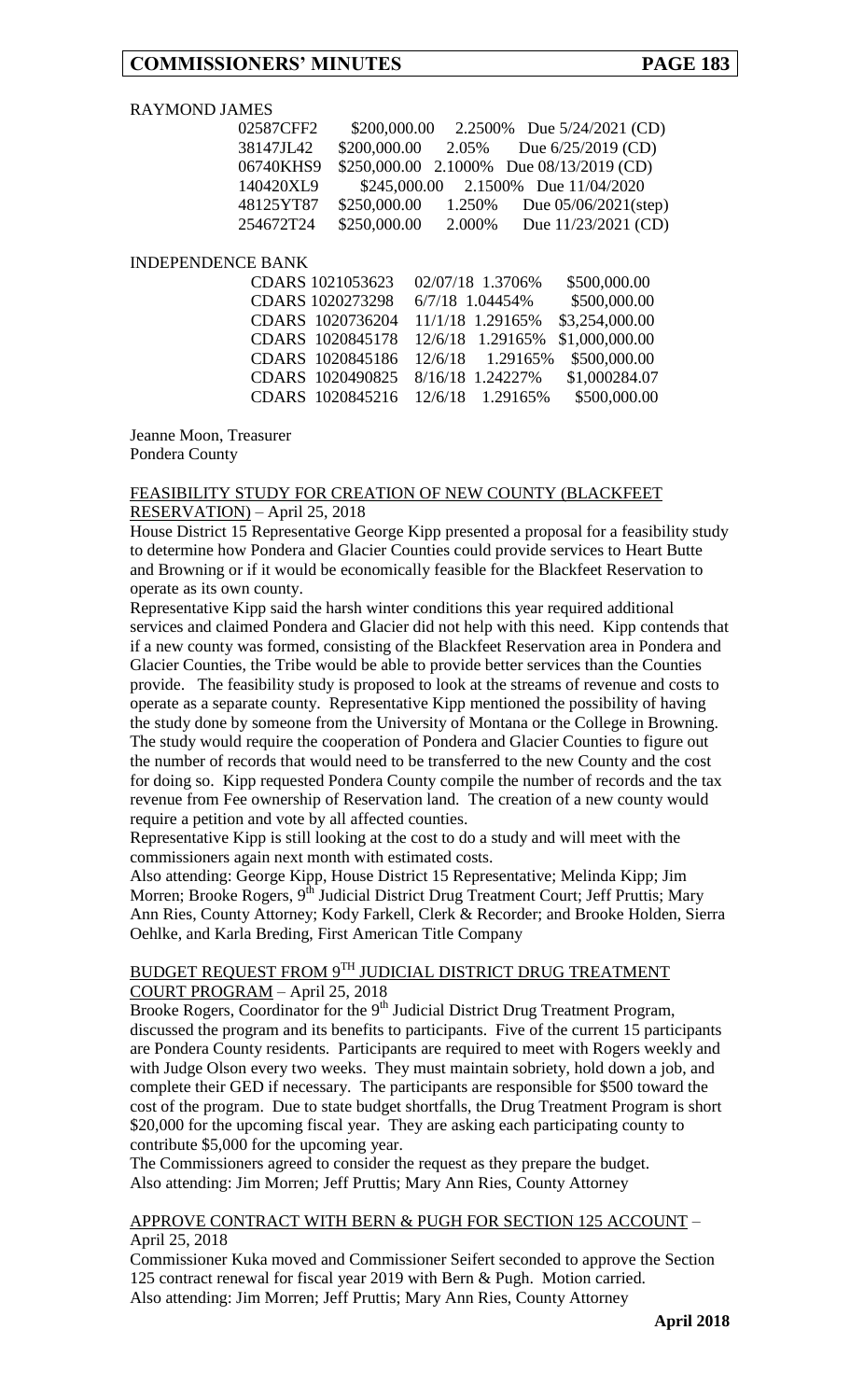Thea Weaselhead

#### ELECTION JUDGE APPOINTMENTS AND DESIGNATION OF POLLING PLACES – April 25, 2018

Commissioner Kuka moved and Commissioner Seifert seconded to appoint the following as election judges for the June 5, 2018 Federal Primary Election:

| Bev Widhalm        | <b>Bev Anderson</b>   |                        |                      |
|--------------------|-----------------------|------------------------|----------------------|
| Dan Picard         | <b>Marliss Picard</b> | Mourine Grubb          | June Hovde           |
| Alice Garman       | Dan Wilcox            | Debbie Wilcox          | Don Weisgram         |
| Reta Rae Weisgram  | <b>Sharon Walston</b> | Diana Agre             | Lonnie Stokes        |
| Donna Minarik      | Jessie Wunderlich     | Mary Jean Brophy       | Diana Felton         |
| Joan Layne         | Leanne Hayne          | <b>Susan Anderson</b>  | <b>Mary Bartoske</b> |
| Trina Jo Bradley   | Carol Johns           | Vicky Hemry            | Terri Vandenbos      |
| <b>Clint Rouns</b> | Brenda Cook           | Shawn Hall             | Tanya Montoya        |
| Lorina Windyboy    | Jennifer Styren       | Terri Peters           | Jane Holzer          |
| Jeanette McLean    | Rose Peterman         | <b>Courtney Sheble</b> | Velda Loch           |

And to designate the following polling places for the 2018 Federal Primary Election:<br>Ready Community Hall  $12.00 \text{nm} = 8.00 \text{nm}$ 

| <b>Brady Community Hall</b>    | $12:00 \text{pm} - 8:00 \text{pm}$                                       |
|--------------------------------|--------------------------------------------------------------------------|
| Pondera Center (Conrad)        | $7:00$ am-8:00pm                                                         |
| Valier Civic Center            | 7:00am-8:00pm                                                            |
| <b>Heart Butte High School</b> | $7:00$ am-8:00pm                                                         |
| Dupuyer School                 | $12:00 \text{pm} - 8:00 \text{pm}$                                       |
|                                | Also attending: Jim Morren; Jeff Pruttis; Mary Ann Ries, County Attorney |

#### MINUTES OF THE COMMISSION-APPROVED – April 25, 2018

Commissioner Seifert moved to approve the March minutes of the Commission. Commissioner Kuka seconded. Motion carried.

Also attending: Jim Morren; Jeff Pruttis; Mary Ann Ries, County Attorney

# CLAIMS APPROVED FOR PAYMENT – April 30, 2018

| <b>FUND</b>                                                              |           |
|--------------------------------------------------------------------------|-----------|
| <b>GENERAL</b>                                                           | 23,975.48 |
| <b>ROAD</b>                                                              | 18,439.82 |
| <b>BRIDGE</b>                                                            | 9,429.08  |
| WEED                                                                     | 1,344.59  |
| <b>AIRPORT</b>                                                           | 6,020.65  |
| COMPREHENSIVE INSURANCE                                                  | $-0.04$   |
| <b>AMBULANCE</b>                                                         | 406.31    |
| <b>EXTENSION SERVICE</b>                                                 | 5,411.36  |
| <b>PUBLIC SAFETY (LAW</b><br>ENFORCEMENT)<br>HEALTH INSURANCE - EMPLOYER | 19,497.09 |
| <b>CONTRIBUTION</b>                                                      | 1,431.75  |
| <b>RECORDS PRESERVATION</b>                                              | 424.50    |
| <b>BRADY LIGHTS MAINTENANCE</b>                                          | 354.66    |
| 911 EMERGENCY                                                            | 1,917.64  |
| <b>LAND USE PLANNING</b>                                                 | 400.00    |
| NORTHERN TRANSIT INTERLOCAL                                              | 556.74    |
| VICTIM & WITNESS ADVOCATE                                                | 208.00    |
| EMERGENCY PREPAREDNESS GRANT                                             | 677.14    |
| ORAL HEALTH GRANT                                                        | 259.81    |
| <b>WIC GRANT</b>                                                         | 422.88    |
| <b>MATERNAL CHILD HEALTH</b>                                             | 85.99     |
| <b>IMMUNIZATION ACTION PROGRAM</b>                                       | 256.90    |
| <b>CHRONIC DISEASE PREVENTION</b><br><b>GRANT</b>                        | 460.98    |
| HEALTH CARE FOUNDATION GRANT                                             | 185.29    |
| <b>JUNK VEHICLE GRANT</b>                                                | 58.15     |
| PUBLIC SAFETY CAP IMPROV                                                 | 17,986.23 |
| <b>REFUND FUND</b>                                                       | 181.04    |